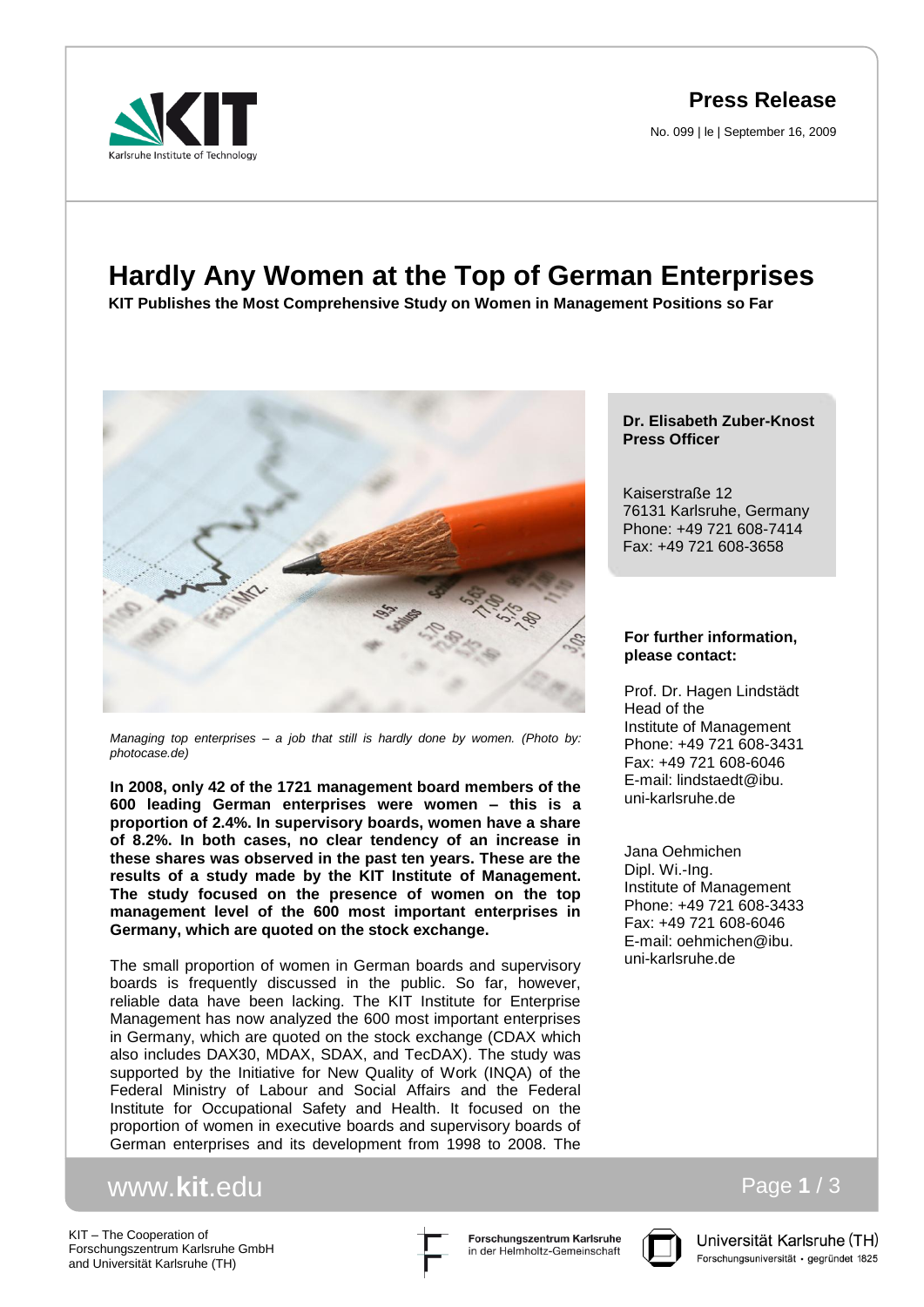

central result: The share of women in German boards amounted to 2.4% in 2008, compared to 1.2% in 1998. Since 2005, this share has even declined slightly. Few women can also be found in supervisory boards – in particular on the side of the shareholder representatives: In 2008, 307 of the 3758 members of supervisory boards were women (8.2%). 63% of them were representatives of the employees. No clear trend is obvious.

The study covers an average of 6300 positions per year, which corresponds to nearly 70,000 evaluated board and supervisory board years. Hence, it is the largest of its type in Germany. It also considers size-, index-, and branch-specific effects. Based on their results, the authors of the study suggest to shift the focus of discussion to the causes. For this reason, the Institute of Management, in cooperation with the Federal Ministry of Labour and Social Affairs, will now identify criteria and factors influencing the appointment of women to management positions.

### **About the Study**

The study is part of the research activities of the Institute of Management (IBU) in the field of corporate governance supported by Dr. Christine Watrinet. The initiative New Quality of Work (INQA) of the Federal Ministry of Laboor and Social Affairs and the Federal Institute for Occupational Safety and Health are supporting the project. Within the framework of this research project, the team extensively studies the topic of women in management positions.

### **Further information on the study and the authors can be found under http://www.ibu.uni-karlsruhe.de**

#### **The Institute of Management**

Research of the Institute of Management focuses on strategic management and strategic business wargaming, corporate governance, and organization management.

**The Karlsruhe Institute of Technology (KIT) is the merger of the Forschungszentrum Karlsruhe, member of the Helmholtz Association, and the Universität Karlsruhe. This merger will give rise to an institution of internationally excellent research and teaching in natural and engineering sciences. In total, the KIT has 8000 employees and an annual budget of 700 million Euros. The KIT focuses on the knowledge triangle of research – teaching – innovation.**

**The Karlsruhe institution is a leading European energy research center and plays a visible role in nanosciences worldwide. KIT sets new standards in teaching and promotion of young scientists and attracts top scientists from all over the world. Moreover, KIT is a leading innovation partner of industry.**